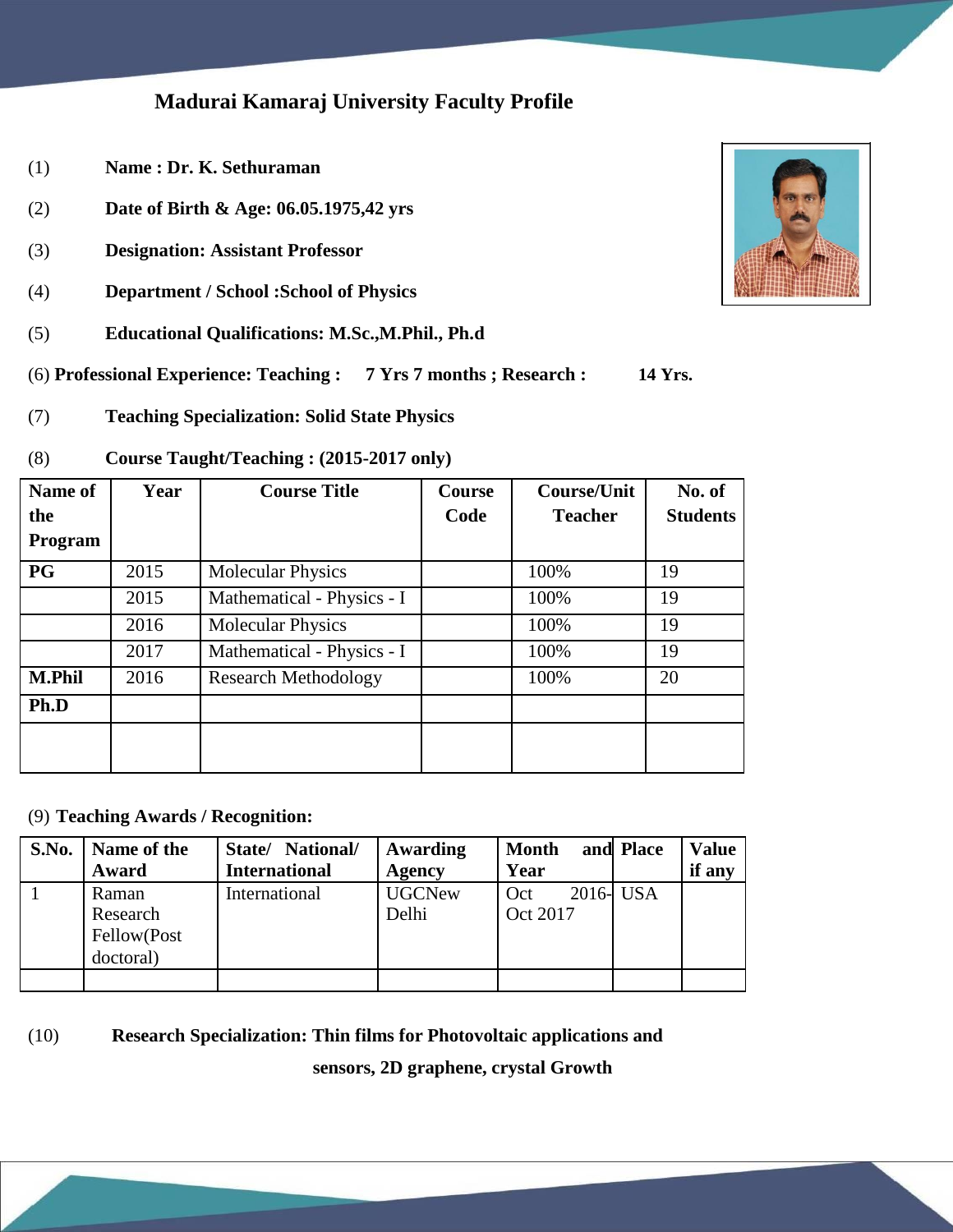(11) **Research Supervision :**

| Program       | <b>Completed</b> | Ongoing |
|---------------|------------------|---------|
| Ph.D          | 2                |         |
|               |                  |         |
| <b>M.Phil</b> | 17               | nil     |
|               |                  |         |

#### (12) **Research Projects: Completed : 2 Ongoing : nil**

(13) **Details of Completed Research Projects :**

| S.No.          | <b>Title of the Project</b> | <b>Funding</b>                   | <b>Sanctioned</b> | <b>Total</b> | Year    |
|----------------|-----------------------------|----------------------------------|-------------------|--------------|---------|
|                |                             | <b>Agency</b>                    | Order No. &       | Grant        |         |
|                |                             |                                  | Date              |              |         |
| $\mathbf{1}$   | Synthesis, preparation and  | <b>UGC MRP</b>                   |                   | 10,20,800    | 2012-15 |
|                | characterization of I-III-  |                                  |                   |              |         |
|                | VI2 ternary semiconductor   |                                  |                   |              |         |
|                | Nanostructure thin films    |                                  |                   |              |         |
|                | by chemical spray           |                                  |                   |              |         |
|                | pyrolysis technique for     |                                  |                   |              |         |
|                | photovoltaic applications   |                                  |                   |              |         |
| $\overline{2}$ | Non toxic Cu2ZnSnS4         | <b>UGC XII Plan</b>              |                   | 100,000      | 2014-15 |
|                | Superstrate solar cells     | – General                        |                   |              |         |
|                | using vertically aligned    | Development                      |                   |              |         |
|                | ZnOnanorods                 | $\overline{ {\rm Assistance}}$ – |                   |              |         |
|                |                             | Innovative                       |                   |              |         |
|                |                             | Research                         |                   |              |         |
|                |                             | activities                       |                   |              |         |

### (14) **Details of Ongoing Research Projects : Nil**

| S.No. Title of<br>the<br>Project | <b>Funding</b><br>Agency | <b>Sanctioned</b><br>Order No. &<br><b>Date</b> | <b>Total Grant</b> | Year |
|----------------------------------|--------------------------|-------------------------------------------------|--------------------|------|
|                                  |                          |                                                 |                    |      |
|                                  |                          |                                                 |                    |      |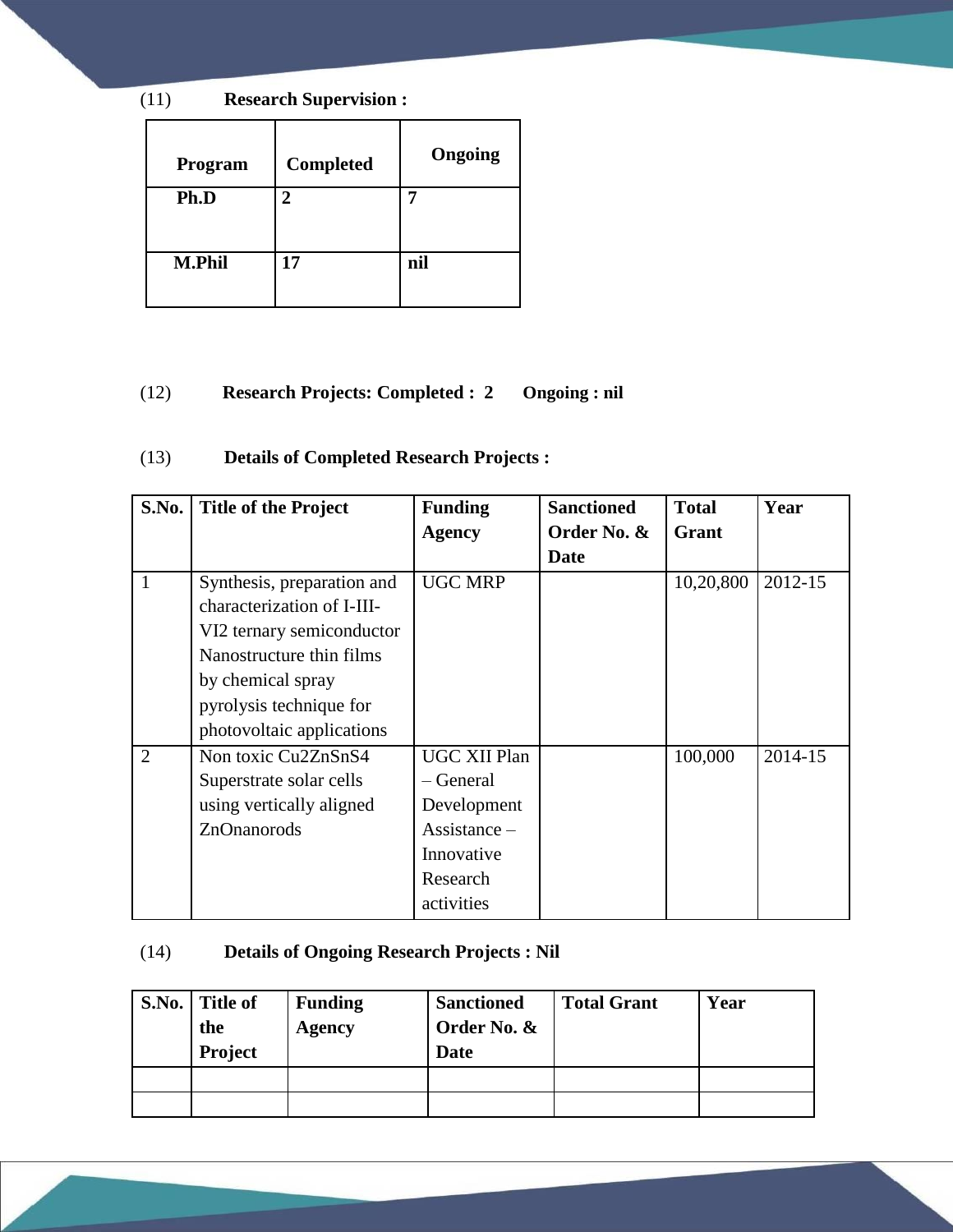## (15) **Details of Present Research Scholars :**

| S.No             | <b>Name</b><br><b>of</b><br>the<br><b>Scholar</b> | <b>Registered Thesis Title</b>                                                                                                                                                                | Register No.<br>with Date                      | Fellowship<br><b>Details</b>                                 |
|------------------|---------------------------------------------------|-----------------------------------------------------------------------------------------------------------------------------------------------------------------------------------------------|------------------------------------------------|--------------------------------------------------------------|
| 1.               | T. Logu                                           | Preparation<br>and Characterization of F9094<br>I-III-VI2 Ternary Semiconductor<br>Films by<br>Chemical Spray Pyrolysis<br>Photovoltaic<br>Technique<br>for<br>Applications                   | Thin 29/05/13                                  | $\overline{UGC}$ –<br><b>MRP/SRF</b>                         |
| 2.               | M.Beaula<br>Ruby<br>Kamalam                       | of<br>Synthesis<br>graphene<br>nanomaterials<br>for<br>optical<br>optoelectronic applications                                                                                                 | based P3266<br>and 31.08.2013                  | Nil                                                          |
| 3.               | <b>B.K.</b> Balachander                           |                                                                                                                                                                                               |                                                |                                                              |
| $\overline{4}$ . | M. Sampath                                        | Preparation and characterization of<br>chemically deposited I2 - IIIV-VI4<br>quaternary semiconductor thin films for<br>photovoltaic applications                                             | F9323<br>12.04.2014                            | <b>UGC</b><br><b>NON</b><br><b>NET</b><br>Fellowship         |
| 5.               | D. Ruby Josephine                                 | dimensional F9324<br>Investigation<br>of<br>two<br>layered<br>dichalcogenides 12.04.2014<br>transition<br>(TMDC)<br>for<br>electronic<br>device<br>applications.                              |                                                | <b>UGC</b><br><b>NON</b><br><b>NET</b><br>Fellowship         |
| 6.               | M. S. Kajamuhideen                                | Growth of Diphenylguanidine complex,<br>Triphenylguanidine and<br>Bis(2-aminobenzimidazolium) Phthalate<br>Single Crystals for Efficient Second<br><b>Order Nonlinear Optical Application</b> | (Reg.No:P362<br>3)<br>letter dt.18-07-<br>2014 | Nil                                                          |
| 7.               | S. Suba Viveka                                    | Tailoring of intermediate band in<br>CuGaS2 thin films via metal doping for<br>photovoltaic applications.                                                                                     | F9768<br>03.09.2016                            | DST-<br><b>INSPIRE</b><br>fellowship,<br>Ref.No:<br>IF160588 |

# (16) **Research Awards /** R**ecognition**:

| S.No. | Name of the           | <b>State/National/</b> | Awarding     | <b>Month</b> | <b>Place</b> | <b>Value</b> |
|-------|-----------------------|------------------------|--------------|--------------|--------------|--------------|
|       | Award                 | <b>International</b>   | Agency       | and Year     |              | if any       |
|       | <b>Raman Research</b> | International          | UGC, New     |              |              |              |
|       | <b>Fellow</b>         |                        | <b>Delhi</b> |              |              |              |
|       |                       |                        |              |              |              |              |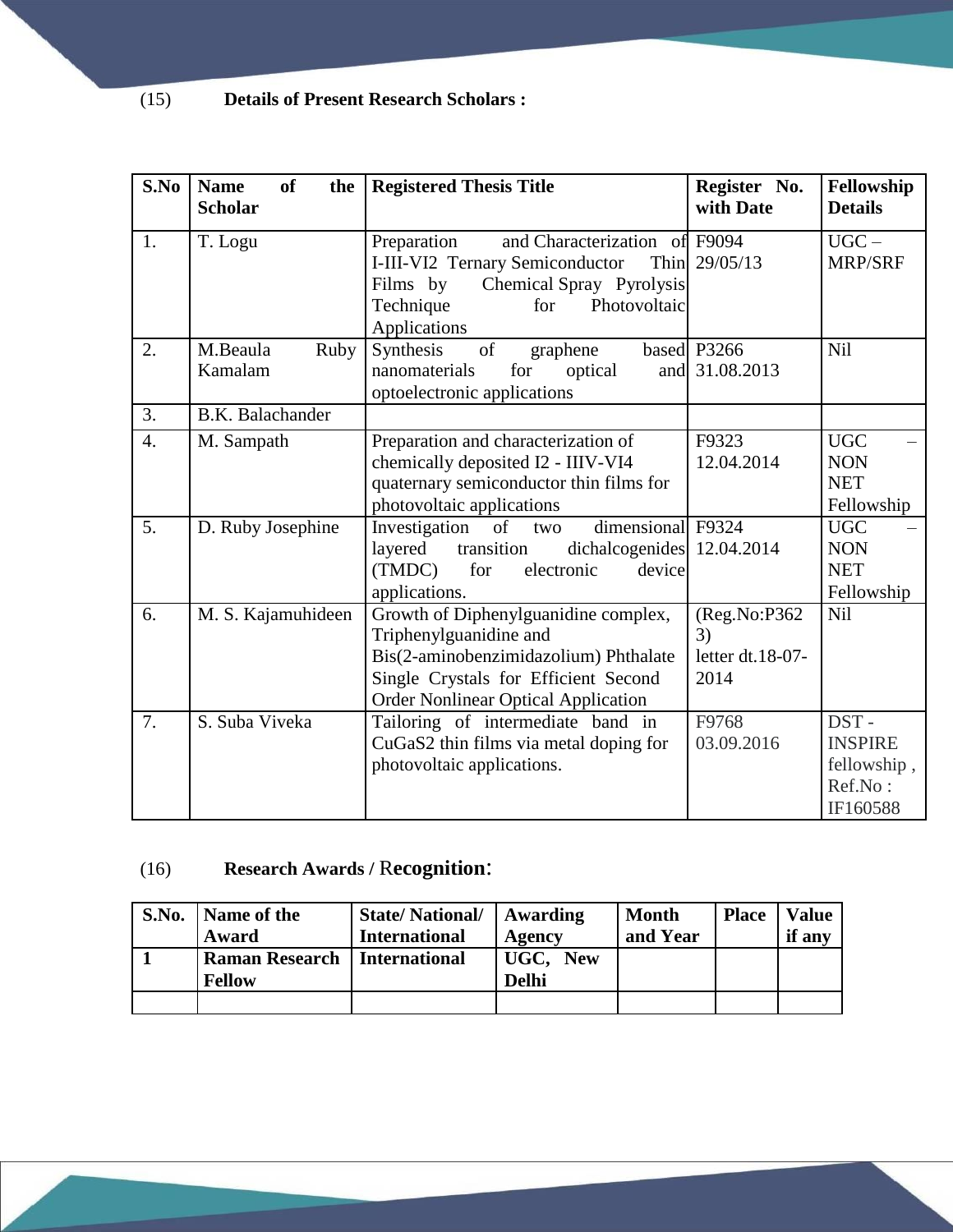(17) **Publications :**

| S.<br>N <sub>0</sub>    | <b>Title</b>                                                                                                                                                                    | Author(s)                                                                                                                                                   | <b>Journal</b><br><b>Number</b>                      | Yr   | <b>Volu</b><br>me | <b>Pages</b>  | <b>Impac</b><br>Factor | <b>ISBN</b> | Peer<br>review<br>$/$ Non<br>peer<br>review |
|-------------------------|---------------------------------------------------------------------------------------------------------------------------------------------------------------------------------|-------------------------------------------------------------------------------------------------------------------------------------------------------------|------------------------------------------------------|------|-------------------|---------------|------------------------|-------------|---------------------------------------------|
| 1.                      | V doping induces<br>surface<br>morphological<br>changes of CuInS <sub>2</sub><br>thin films deposited<br>by chemical spray<br>pyrolysis                                         | T. Logu,<br>K.Sankarasubra<br>manian,<br>P. Soundarrajan,<br>J. Archana,<br>Y. Hayakawa,<br>K. Sethuraman                                                   | Journal of<br>analytical<br>and applied<br>pyrolysis |      |                   |               | 3.65                   |             | Peer<br>reviewed                            |
| 2.                      | Hierarchical<br>architecture of<br>CuInS <sub>2</sub><br>microspheres thin<br>films: Altering<br>laterally aligned<br>crystallographic<br>plane growth by Cd<br>and V doping    | Logu<br>Thirumalaisamy<br>Ramesh Raliya,<br>Shalinee<br>Kavadiya,<br>Palanivel<br>Soundarrajan,<br>Kunjithapatham<br>Sethuraman and<br><b>Pratim Biswas</b> | CrystEng<br>Comm<br>(Accepted<br>manuscript)         |      |                   |               | 3.45                   |             | Peer<br>reviewed                            |
| $\overline{\mathbf{3}}$ | Synthesis,<br>Structural and<br><b>Optical Studies of</b><br>Yb Doped CuGaS <sub>2</sub><br>Thin Films<br>Prepared By Facile<br><b>Chemical Spray</b><br>Pyrolysis<br>Technique | S. Kalainathan,<br>N. Ahsan, T.<br>Hoshii, Y.<br>Okada, T. Logu,<br>K. Sethuraman                                                                           | Mechanics<br>Materials<br>Science &<br>Engineering   |      |                   |               |                        |             | Peer<br>reviewed                            |
| 4                       | Titanium<br>Dioxide/Graphene<br>Oxide<br>Nanocomposites as<br>Heterogeneous<br>Catalysts for the<br>Esterification of<br>Benzoic Acid with<br>Dimethyl carbonate                | D.S.R.<br>Josephine, B.<br>Sakthivel, K.<br>Sethuraman, and<br>A.<br>Dhakshinamoort<br>hy                                                                   | ChemPlusC<br>hem                                     | 2015 | 80                | 1472-<br>1477 |                        |             | Peer<br>reviewed                            |
| 5                       | Synthesis,<br>Characterization<br>and Catalytic<br>Activity of<br>CdS/Graphene<br>Oxide<br>nanocomposites                                                                       | D.S.R.<br>Josephine, B.<br>Sakthivel, K.<br>Sethuraman, and<br>A.<br>Dhakshinamoort<br>hy,                                                                  | ChemistryS<br>elect,                                 | 2016 | $\mathbf{1}$      | 2332<br>2340  |                        |             | Peer<br>reviewed                            |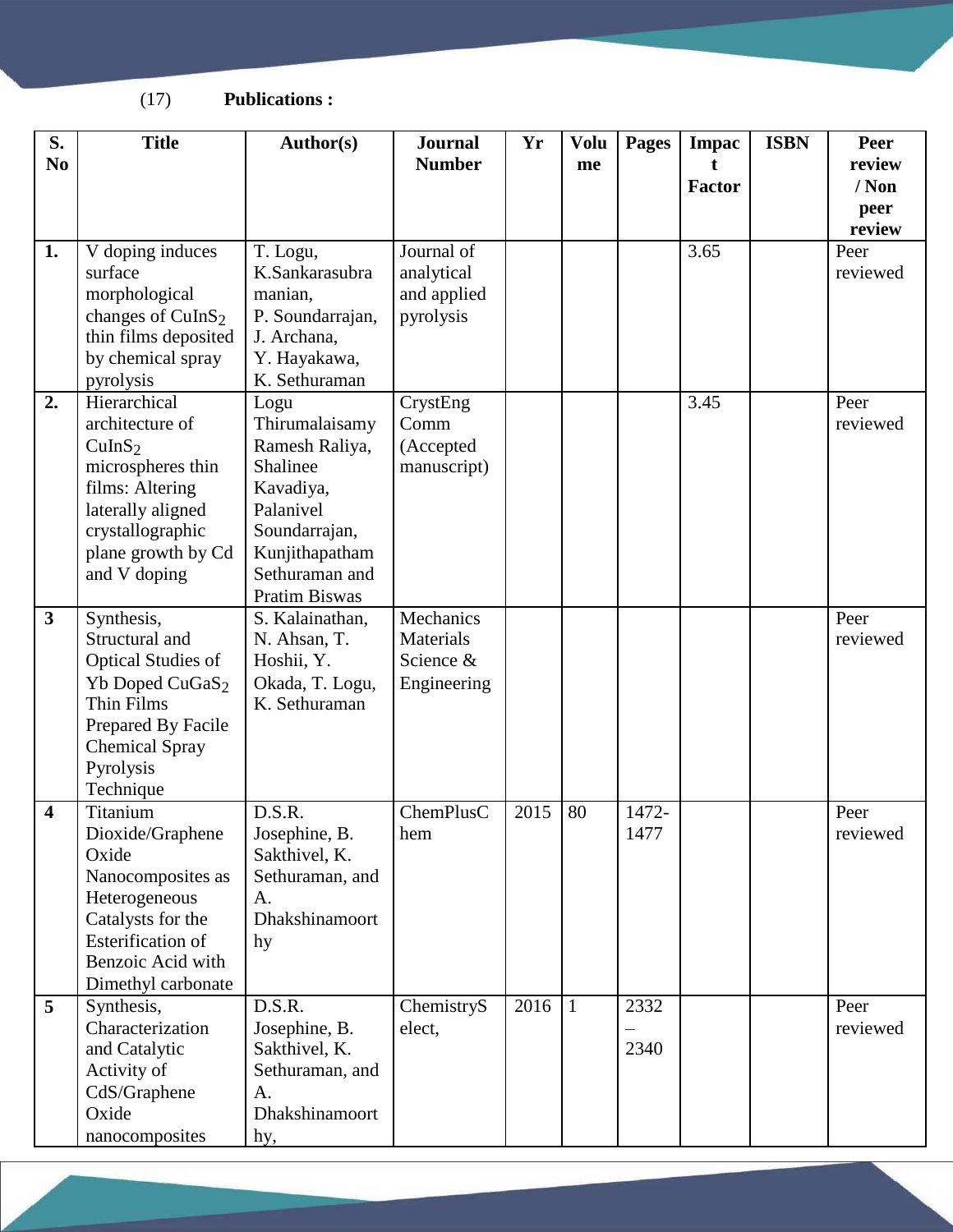| Solvothermal<br>synthesis of<br>reduced graphene | M.Beaula Ruby<br>Kamalam      | Materials<br>today | $2016$ 3 | 2132                     | $: 2214-$<br>7853 | Peer<br>reviewed |
|--------------------------------------------------|-------------------------------|--------------------|----------|--------------------------|-------------------|------------------|
|                                                  | B.K.Balachandar   Proceedings |                    |          | $\overline{\phantom{m}}$ |                   |                  |

|   | oxide/Vanadium       | K.Sethuraman     |            |      |     | 2140    |       |          |
|---|----------------------|------------------|------------|------|-----|---------|-------|----------|
|   | pentoxide hybrid     |                  |            |      |     |         |       |          |
|   | nanostructures.      |                  |            |      |     |         |       |          |
| 7 | Titanium dioxide     | D. Ruby          | Microchimi | 2017 | 184 | $781 -$ | 4.381 | Peer     |
|   | anchored graphene    | Josephine, K.    | ca Acta    |      |     | 790     |       | reviewed |
|   | oxide nanosheets     | Justice Babu, G. |            |      |     |         |       |          |
|   | for highly selective | Gnana kumar, K.  |            |      |     |         |       |          |
|   | voltammetric         | Sethuraman.      |            |      |     |         |       |          |
|   | sensing of           |                  |            |      |     |         |       |          |
|   | dopamine             |                  |            |      |     |         |       |          |
| 8 | Growth and           | M.S.             | Optics and | 2017 |     |         | 1.879 | Peer     |
|   | physical             | Kajamuhideen     | Laser      |      |     |         |       | reviewed |
|   | characterization of  | K. Sethuraman    | Technology |      |     |         |       |          |
|   | organic nonlinear    | K. Ramamurthi    |            |      |     |         |       |          |
|   | optical single       | P. Ramasamy      |            |      |     |         |       |          |
|   | crystal: N,N'-       |                  |            |      |     |         |       |          |
|   | diphenylguanidiniu   |                  |            |      |     |         |       |          |
|   | m formate            |                  |            |      |     |         |       |          |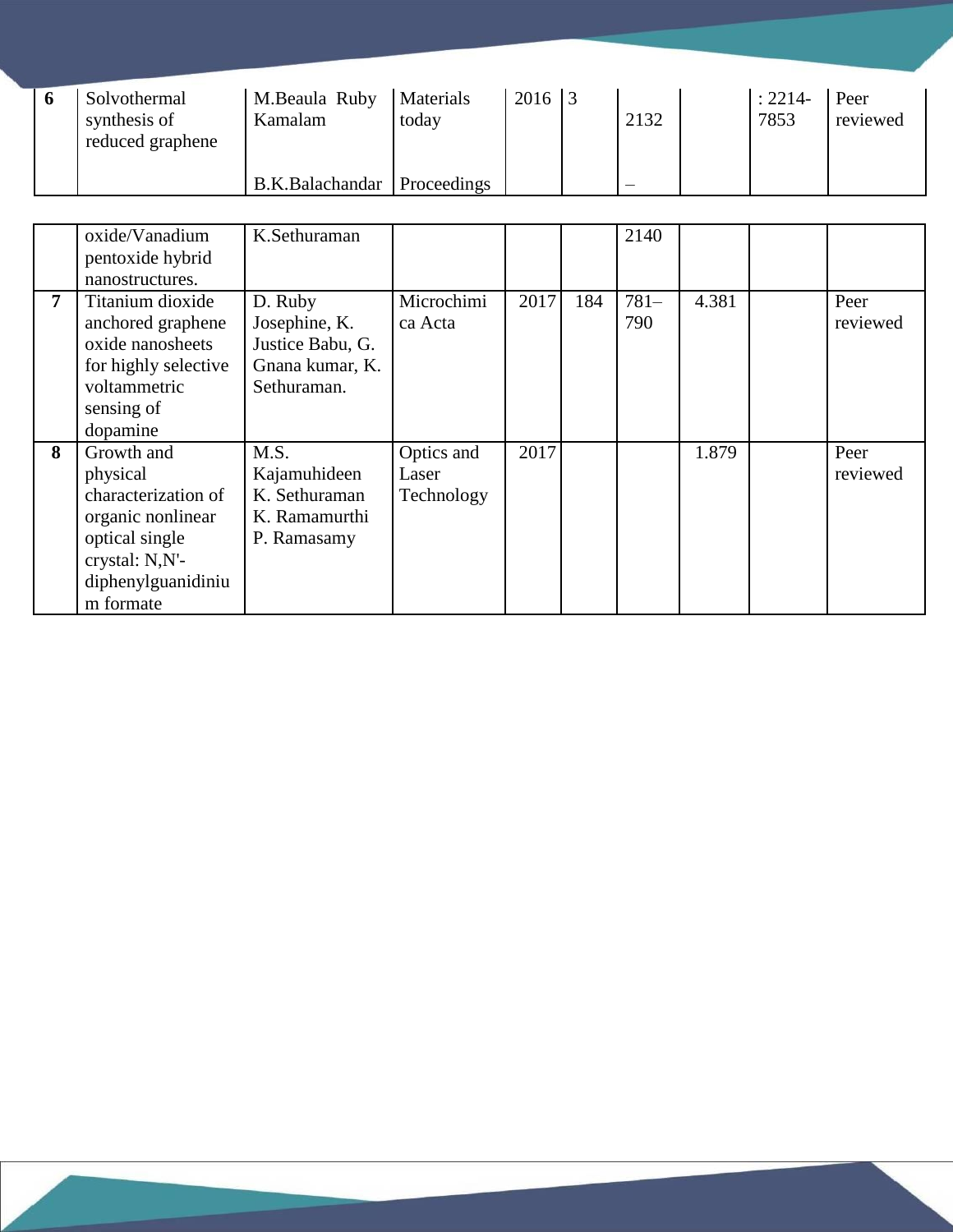(18) **Conferences Participation :**

| Name of<br>the Conference                                                                                    | <b>Date</b>                                       | <b>Place</b>                                          | <b>State</b><br>National/ | <b>Attended/Presented</b><br>(Post/Oral/) |
|--------------------------------------------------------------------------------------------------------------|---------------------------------------------------|-------------------------------------------------------|---------------------------|-------------------------------------------|
|                                                                                                              |                                                   |                                                       | <b>International</b>      |                                           |
| National Seminar<br>Growth                                                                                   | on Crystal 12-14 March<br>2015                    | VIT University,<br>Vellore                            | National                  | Presented-Poster                          |
| International Conference<br>on<br>Recent Advances In Nano-<br>Science<br>Technology-<br>and<br>RAINSAT-2015  | $8 - 10$<br>2015                                  | July Sathya Bama<br>University,<br>Chennai            | International             | Presented-Oral                            |
| Seminar<br>on $6$<br>National<br>Nanomaterials:<br>Characterization<br>and<br>Applications                   | and<br>Synthesis, August 2015                     | $7th$ G. Venkataswamy<br>Naidu College,<br>Kovilpatti | National                  | Presented-Poster                          |
| International Conference<br><b>Nanomaterials</b><br>Nanotechnology -NANO-2015                                | on 7-10<br>and December, 201<br>5                 | <b>KSR</b> Group of<br>Institutions,<br>Thiruchengode | International             | Presented-Oral                            |
| International conference on<br>Nanomaterials for energy,<br>environment, catalysis and<br>sensors ICNEECS-15 | $12^{\text{m}}$<br>and<br>11<br>December,<br>2015 | School of<br>Chemistry, MKU,<br>Madurai               | International             | Presented - Poster                        |
| International Conference<br>Advancements<br>Recent<br>Materials-PHYIM 2016<br>Advanced<br>2016-2017          | & 20th Ananda<br>on 19th<br>in September          | Devakottai,<br>Sivaganga                              | College, International    | Presented - Poster                        |
| International conference on<br>nanomaterials and molecular<br>research                                       | December<br>$9 -$<br>10, 2016                     | Cuddalore                                             | International             | <b>Poster Presentation</b>                |
| CRS - Users research scholar's<br>workshop<br>(Physics)<br>of                                                | $19-20$ th<br>December                            | <b>UGC-DAE</b><br>Consortium<br>for                   | National                  | <b>Oral Presentation</b>                  |
| <b>Advanced Materials-III)</b>                                                                               | 2016                                              | Scientific<br>Research, Indore                        |                           |                                           |
| One-day<br>conference on Recent trends in<br>material<br>Science<br>and<br>Applications.                     | international $9un$ Jan 2017                      | Sri<br>College for<br>Arts<br>women, Madurai.         | Meenakshi International   | Presented - Poster                        |
| Recent advancements in<br>materials science                                                                  | February<br>2017                                  | 10, Periyakulam                                       | National                  | <b>Oral Presentation</b>                  |
| XXI National Seminar<br>Crystal<br>Growth<br>Applications.                                                   | on $6-8^{\text{th}}$<br>and 2017.                 | March National college,<br>Triuchirappalli.           | National                  | Presented - Poster                        |
| International<br>conference<br>Nanoscience<br>Nanotechnology                                                 | on $9-11$<br>and $2017$                           | August SRM<br>University,<br>Chennai                  | International             | <b>Poster Presentation</b>                |
| International conference on<br>functional materials                                                          | September<br>8,2017                               | 7- Madurai                                            | International             | <b>Poster Presentation</b>                |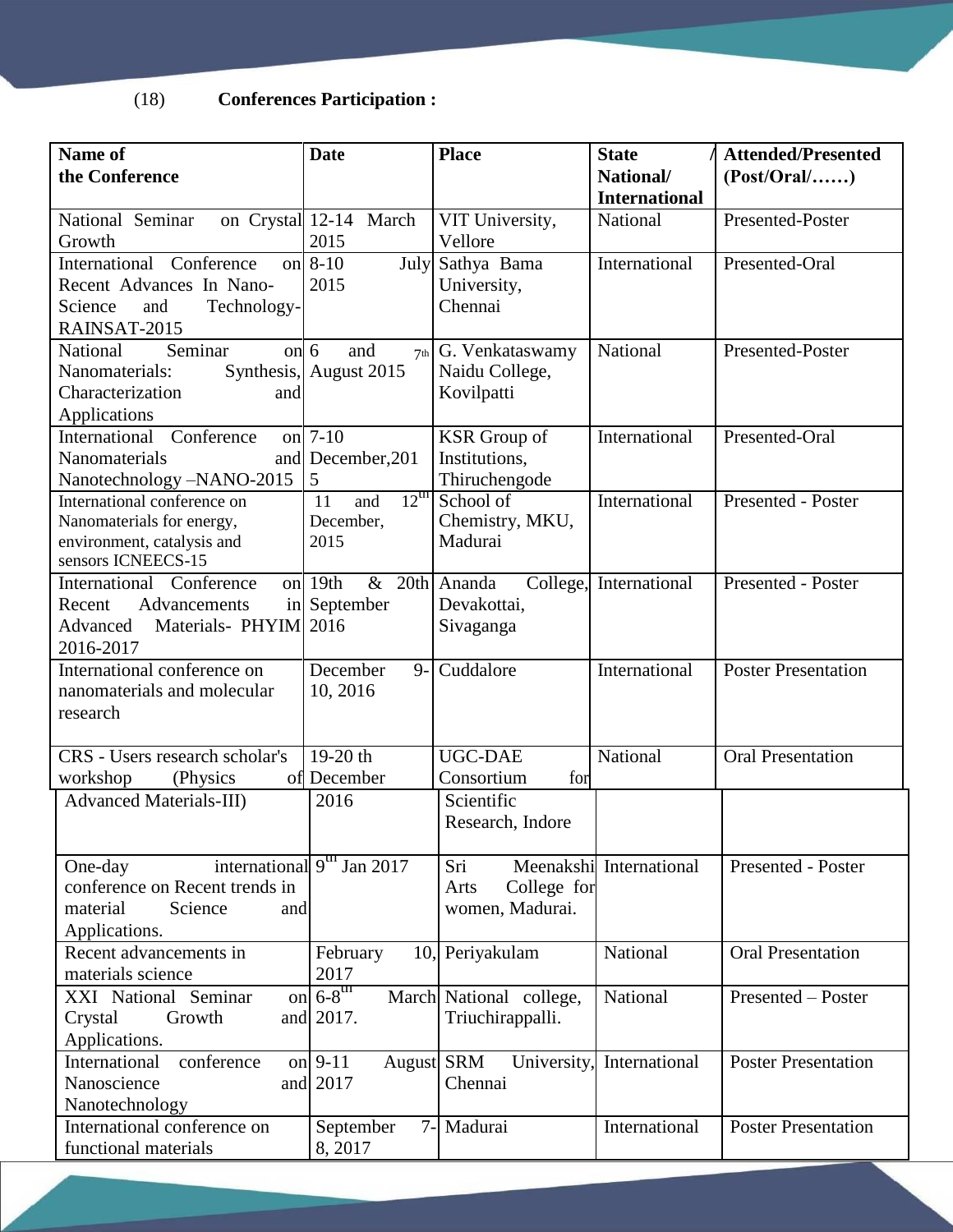# (19) **Papers Presented in Conference :**

| Name of the<br><b>Conference</b>                                                                                               | <b>Date</b>                                   | <b>Place</b>                                          | <b>Title</b>                                                                                                                                        | Author(s)                                                         | <b>Conference</b><br><b>Proceeding</b><br><b>ISBN</b> |
|--------------------------------------------------------------------------------------------------------------------------------|-----------------------------------------------|-------------------------------------------------------|-----------------------------------------------------------------------------------------------------------------------------------------------------|-------------------------------------------------------------------|-------------------------------------------------------|
| National<br>Seminar<br><b>Crystal Growth</b>                                                                                   | $12 - 14$<br>on 2015                          | March VIT University,<br>Vellore                      | Reduced graphen<br>$oxide/V2O5 hybrid$<br>nanostructures<br>Using solvothermal<br>synthesis                                                         | M.BeaulaRuby<br>Kamalam<br><b>B.K.Balachandar</b><br>K.Sethuraman | <b>Nil</b>                                            |
| National<br>Seminar<br><b>Crystal Growth</b>                                                                                   | $12 - 14$<br>March<br>on 2015                 | VIT University,<br>Vellore                            | Investigation on<br>layered GO-Titania<br>nanocomposite for<br>heterogenous<br>catalytic application"                                               | D.Ruby<br>Josephine<br>K.Sethuraman                               | Nil                                                   |
| International<br>Conference<br>on<br>Recent<br>In<br><b>Advances</b><br>Nano-Science<br>and<br>Technology-<br>RAINSAT-<br>2015 | 8-10 July 2015                                | Sathya Bama<br>University,<br>Chennai                 | Solvothermal<br>synthesis of reduced<br>graphene<br>oxide/Vanadium<br>pentoxide hybrid<br>nanostructures.                                           | M.Beaula<br>Ruby<br>Kamalam<br>B.K.Balachandar<br>K.Sethuraman    | ISSN: 2214-<br>7853                                   |
| National<br>Seminar<br>Nanomaterials:<br>Synthesis,<br>Characterization<br>and<br>Applications                                 | 6<br>and<br>7 <sup>th</sup><br>on August 2015 | G.<br>Venkataswamy<br>Naidu College,<br>Kovilpatti    | Investigation on<br>Graphene Oxide<br>$(GO) - TiO2$ (1 Wt<br>%) hybrids for its<br>improved charge<br>transport for<br>application point of<br>view | D.Ruby<br>Josephine<br>K.Sethuraman                               | Nil                                                   |
| International<br>Conference<br>Nanomaterials<br>and<br>Nanotechnology<br>$-NANO-2015$                                          | $7 - 10$<br>on December,<br>2015              | <b>KSR</b> Group of<br>Institutions,<br>Thiruchengode | Graphene oxide/<br>$V2O5$ composites for<br>Photo catalytic<br>applications                                                                         | M.Beaula<br>Ruby<br>Kamalam<br>B.K.Balachandar<br>K.Sethuraman    | Nil                                                   |
| International<br>Conference<br>Nanomaterials<br>and<br>Nanotechnology                                                          | $7 - 10$<br>on December, 2015                 | <b>KSR</b> Group of<br>Institutions,<br>Thiruchengode | Investigation on<br>monalayered GO<br>nanosheets and<br>functionalization<br>with $TiO2$ (20 Wt%)                                                   | D.Ruby<br>Josephine<br>K.Sethuraman                               | Nil                                                   |
| $-NANO-2015$<br>International                                                                                                  | $12^{th}$<br>11<br>and                        | School of                                             | nanoparticles                                                                                                                                       |                                                                   |                                                       |
| conference on                                                                                                                  | December, 2015                                | Chemistry,                                            |                                                                                                                                                     |                                                                   |                                                       |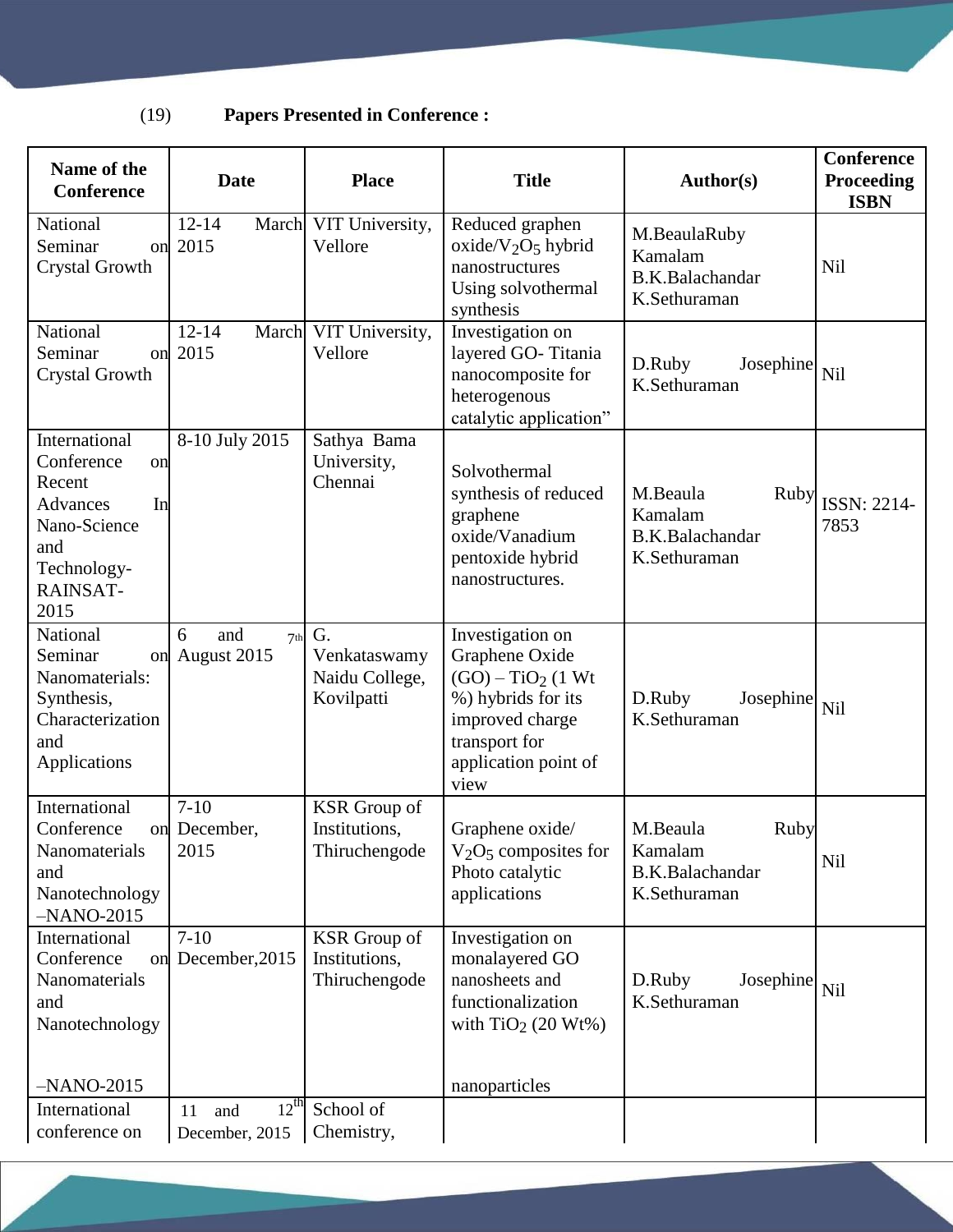| Nanomaterials<br>for energy,<br>environment,<br>catalysis and<br>sensors<br><b>ICNEECS-15</b>                                   |                                   | MKU, Madurai                                                                      | Investigation on $TiO2$<br>loaded monolayered<br>Graphene oxide<br>nanosheets for bio<br>sensing application                                            | D.Ruby<br>Josephine<br>K.Sethuraman                                          | Nil        |
|---------------------------------------------------------------------------------------------------------------------------------|-----------------------------------|-----------------------------------------------------------------------------------|---------------------------------------------------------------------------------------------------------------------------------------------------------|------------------------------------------------------------------------------|------------|
| International<br>Conference<br>on<br>Recent<br>Advancements<br>Advanced<br>in<br>Materials-<br>$2016 -$<br><b>PHYIM</b><br>2017 | $19-20^{th}$<br>September<br>2016 | Ananda<br>College,<br>Devakottai,<br>Sivaganga                                    | Removal<br>O1<br>Secondary Phases<br>Deposited<br>Spray<br>Cu <sub>2</sub> ZnSnS <sub>4</sub><br>Thin<br>films by tuning<br>the<br>$S/Cu+Zn+Sn)$ Ratio. | in M. Sampath<br>K.Sankarasubramanian<br>K. Sethuraman                       | <b>Nil</b> |
| International<br>conference on<br>nanomaterials<br>and molecular<br>research                                                    | December<br>$9-$<br>10, 2016      | Cuddalore                                                                         | <b>Influence of Crystal</b><br>Violet dye on<br>structural,<br>spectroscopic and<br>optical properties of<br>Anthracene single<br>crystals              | M.S. Kajamuhideen,<br>K. Sethuraman                                          | Nil        |
| <b>CRS</b><br>$\blacksquare$<br>research<br>scholar's<br>workshop<br>(Physics<br>ΟÌ<br>Advanced<br>Materials-III)               | Users 19-20/12/2016               | <b>UGC-DAE</b><br>Consortium for<br>Scientific<br>Research, Indore                | Materials design of<br>n-type CuInS 2 thin<br>films with reduction<br>of Cu-Au phase<br>using $Cd$ 2+ ions                                              | T. Logu, K.<br>Sankarasubramanian,<br>P. Soundarrajan and K.<br>Sethuraman   | Nil        |
| One-day<br>international<br>conference<br>on<br>Recent trends in<br>material<br>Science<br>and<br>Applications.                 | $9^{\text{th}}$ Jan 2017          | Sri Meenakshi $\vert Cu_2ZnSnS_4 \vert$<br>Arts College for<br>women,<br>Madurai. | Non-Vacuum<br>Processed<br>thin<br>films: Influence<br>$S/(Cu+Sn+Zn)$<br>ratio<br>on structural,<br>optical<br>and<br>electrical<br>properties.         | M. Sampath<br>K.<br>of Sankarasubramanian<br>P.Soundarrajan<br>K. Sethuraman | <b>Nil</b> |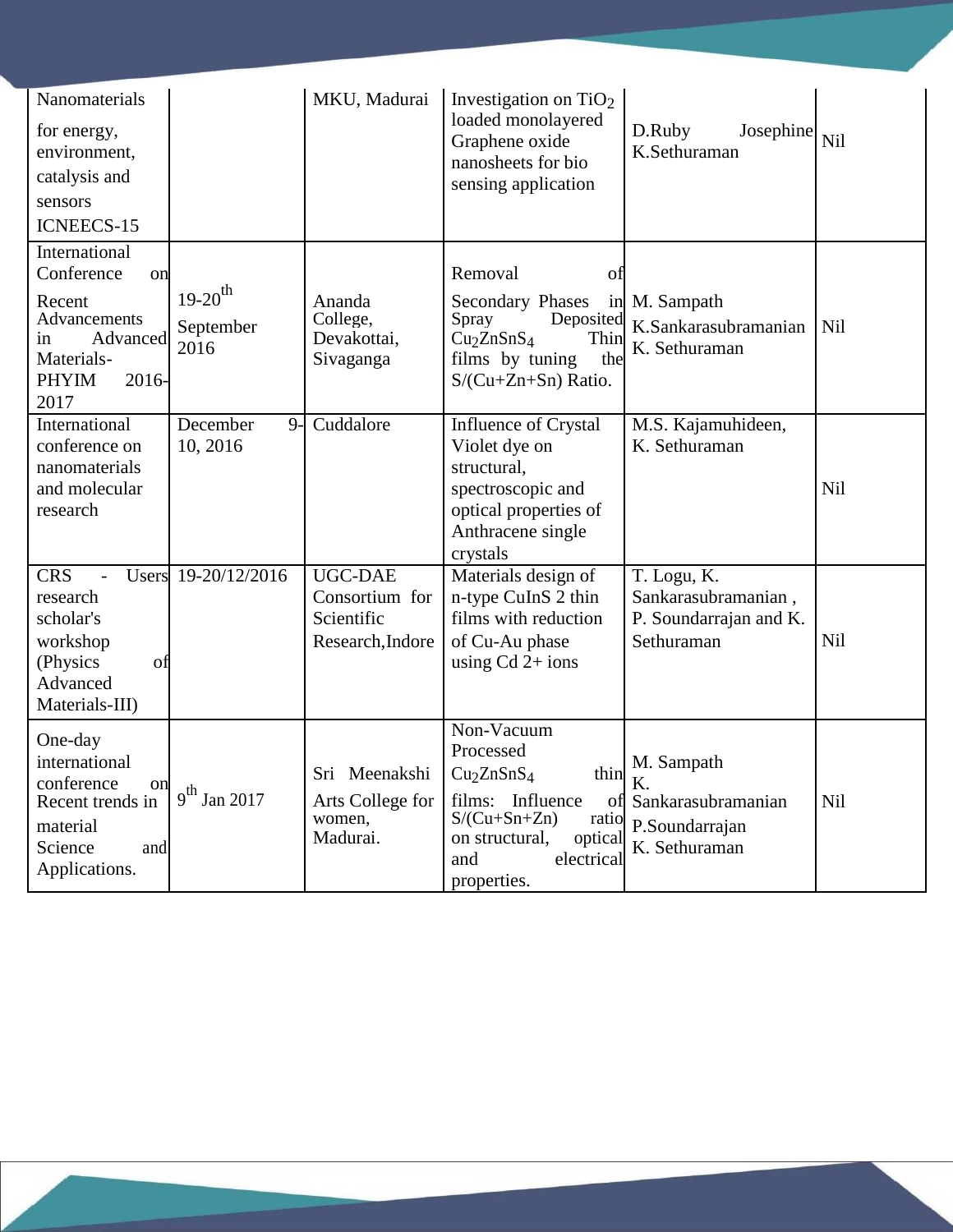| One-day                              |                                |                  | Vanadium<br>doping                                |                              |     |
|--------------------------------------|--------------------------------|------------------|---------------------------------------------------|------------------------------|-----|
| international                        |                                | Sri Meenakshi    | surface<br>induces                                | T. Logu, K.                  |     |
| conference<br>on<br>Recent trends in | $9^{th}$ Jan 2017              | Arts College for | morphological<br>changes of<br>CuInS <sub>2</sub> | Sankarasubramanian,          | Nil |
| material                             |                                | women,           | thin films<br>deposited                           | P. Soundarrajan and          |     |
| Science<br>and                       |                                | Madurai.         | chemical<br>by<br>spray                           | K. Sethuraman                |     |
| Applications.                        |                                |                  | pyrolysis                                         |                              |     |
| Recent                               | February                       | 10, Periyakulam  | Experimental                                      | Kajamuhideen,<br>and M.S.    |     |
| advancements<br>in materials         | 2017                           |                  | theoretical<br>investigation<br>of                | K. Sethuraman                |     |
| science                              |                                |                  | organic<br>nonlinear                              |                              |     |
|                                      |                                |                  | optical single crystal:                           |                              | Nil |
|                                      |                                |                  | $N.N'$ -                                          |                              |     |
|                                      |                                |                  | diphenylguanidinium                               |                              |     |
| National<br>XXI                      |                                |                  | formate<br>Photoelectrochemical                   | M. Sampath                   |     |
| Seminar<br>on                        | $6-8$ <sup>th</sup>            | March National   | performance<br>ΟÌ                                 | K.                           |     |
| Crystal<br>Growth                    | 2017.                          | college,         | solution                                          | Processed Sankarasubramanian | Nil |
| and                                  |                                | Triuchirappalli. | Cu <sub>2</sub> ZnSnS <sub>4</sub>                | thin P.Soundarrajan          |     |
| Applications.                        |                                |                  | films.                                            | K. Sethuraman                |     |
| International<br>conference<br>on    | August SRM<br>$9 - 11$<br>2017 | University,      | <b>Enhanced Photo</b><br>Catalytic Activity of    |                              |     |
| Nanoscience                          |                                | Chennai          | Graphene Oxide                                    | M.Beaula<br>Ruby             |     |
| and                                  |                                |                  | /MoO <sub>3</sub>                                 | Kamalam                      |     |
| Nanotechnology                       |                                |                  | Nanocomposites in                                 | S.Stephen<br>Rajkumar Nil    |     |
|                                      |                                |                  | the degradation of                                | Inbanathan                   |     |
|                                      |                                |                  | Victoria Blue Dye                                 | K.Sethuraman                 |     |
|                                      |                                |                  | under Visible light<br>Irradiation                |                              |     |
| International                        | September                      | 7-8, Madurai     | Growth and physical                               | M.S.<br>Kajamuhideen,        | Nil |
| conference on                        | 2017                           |                  | characterization of                               | K. Sethuraman                |     |
| functional                           |                                |                  | organic nonlinear                                 |                              |     |
| materials                            |                                |                  | optical single crystal:                           |                              |     |
|                                      |                                |                  | Diphenylguanidinium<br>formate                    |                              |     |
| International                        | $9-11$<br>August               | <b>SRM</b>       | Growth of Zno                                     | T. Logu,                     | Nil |
| conference                           | on 2017                        | University,      | nano/microrod arrays                              | Κ.                           |     |
| Nanoscience                          |                                | Chennai          | thin film by using                                | Sankarasubramanian           |     |
| and                                  |                                |                  | chemical bath                                     | P. Soundarrajan              |     |
| Nanotechnology                       |                                |                  | deposition and<br>hydrothermal                    | M.Geetha<br>K. Sethuraman    |     |
|                                      |                                |                  | method-A                                          | K.Jeganathan                 |     |
|                                      |                                |                  | comparative Study                                 | K.Ramamurthi                 |     |
|                                      |                                |                  |                                                   |                              |     |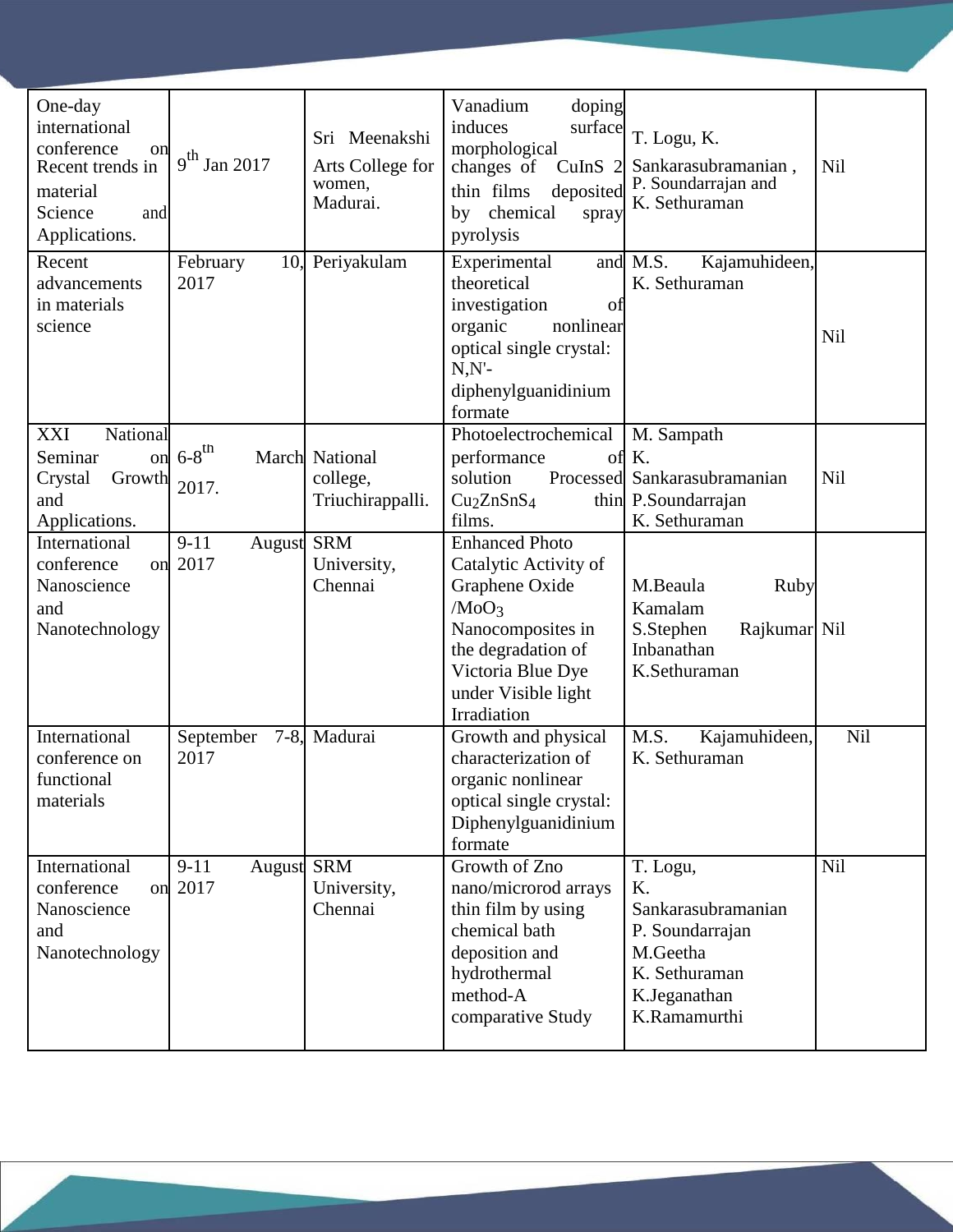# (20) **Conference/Workshop/Seminar/Training Organized:**

| <b>Type</b> | <b>Name</b>                                                                             | Date(s)                                  | <b>Place</b>                                                                       | Role<br><b>Played</b> | N <sub>0</sub><br><b>of</b><br><b>Days</b> | No.of<br><b>Participants</b> | <b>Funding</b><br><b>Agency</b> | <b>Budget</b><br>if any |
|-------------|-----------------------------------------------------------------------------------------|------------------------------------------|------------------------------------------------------------------------------------|-----------------------|--------------------------------------------|------------------------------|---------------------------------|-------------------------|
|             | Two days<br>workshop on<br>High<br>resolution<br>Transmission<br>electron<br>microscopy | $7 & 8$ <sup>th</sup><br>January<br>2016 | Central<br>Instrumentation<br>centre, Madurai<br>Kamaraj<br>University,<br>Madurai | Convenor              | $\overline{2}$                             | 100                          | <b>DST</b><br><b>PURSE</b>      |                         |
|             |                                                                                         |                                          |                                                                                    |                       |                                            |                              |                                 |                         |

### (21) **Research Publication Impact :**

| No.of<br><b>Publications</b>   Citation | <b>Total</b> | <b>Highest</b><br><b>Citation</b> | h-index | <b>Total</b><br>Impact<br><b>Factor</b> | Lowest<br><b>Impact</b><br><b>Factor</b> | Average<br><b>Impact</b><br><b>Factor</b> |
|-----------------------------------------|--------------|-----------------------------------|---------|-----------------------------------------|------------------------------------------|-------------------------------------------|
| 52                                      | 360          | 40                                | 12      |                                         |                                          |                                           |
|                                         |              |                                   |         |                                         |                                          |                                           |

## (22) **Books Published :**

| S.No           | Title of the        | Author(s)            | <b>Publisher</b> | Year | <b>Total</b> | <b>With</b>   | <b>Editor Name for</b> |
|----------------|---------------------|----------------------|------------------|------|--------------|---------------|------------------------|
|                | <b>Book/Chapter</b> |                      |                  |      | No of        | <b>ISBN</b>   | <b>Edited Books</b>    |
|                |                     |                      |                  |      | Pages        | <b>Number</b> |                        |
|                | Advanced            | Investigation on     | Bloomsburry      | 2015 | $219-$       | 978-93-       | Dr.V.Rajendran         |
|                | Nanomaterials       | monalayered GO       |                  |      | 222          | 85436-        | Dr.K.Saminathan        |
|                |                     | nanosheets and       |                  |      |              | $74-1$        | and                    |
|                |                     | functionalization    |                  |      |              |               | K.E.Geckler            |
|                |                     | with $TiO2$ (20 Wt%) |                  |      |              |               |                        |
|                |                     | nanoparticles        |                  |      |              |               |                        |
| $\overline{2}$ | Advanced            | M.Beaula<br>Ruby     | Bloomsburry      | 2015 | $253 -$      | 978-93-       | Dr.V.Rajendran         |
|                | Nanomaterials       | Kamalam              |                  |      | 258          | 85436-        | Dr.K.Saminathan        |
|                |                     | B.K.Balachandar      |                  |      |              | $74-1$        | K.E.Geckler            |
|                |                     | K.Sethuraman         |                  |      |              |               |                        |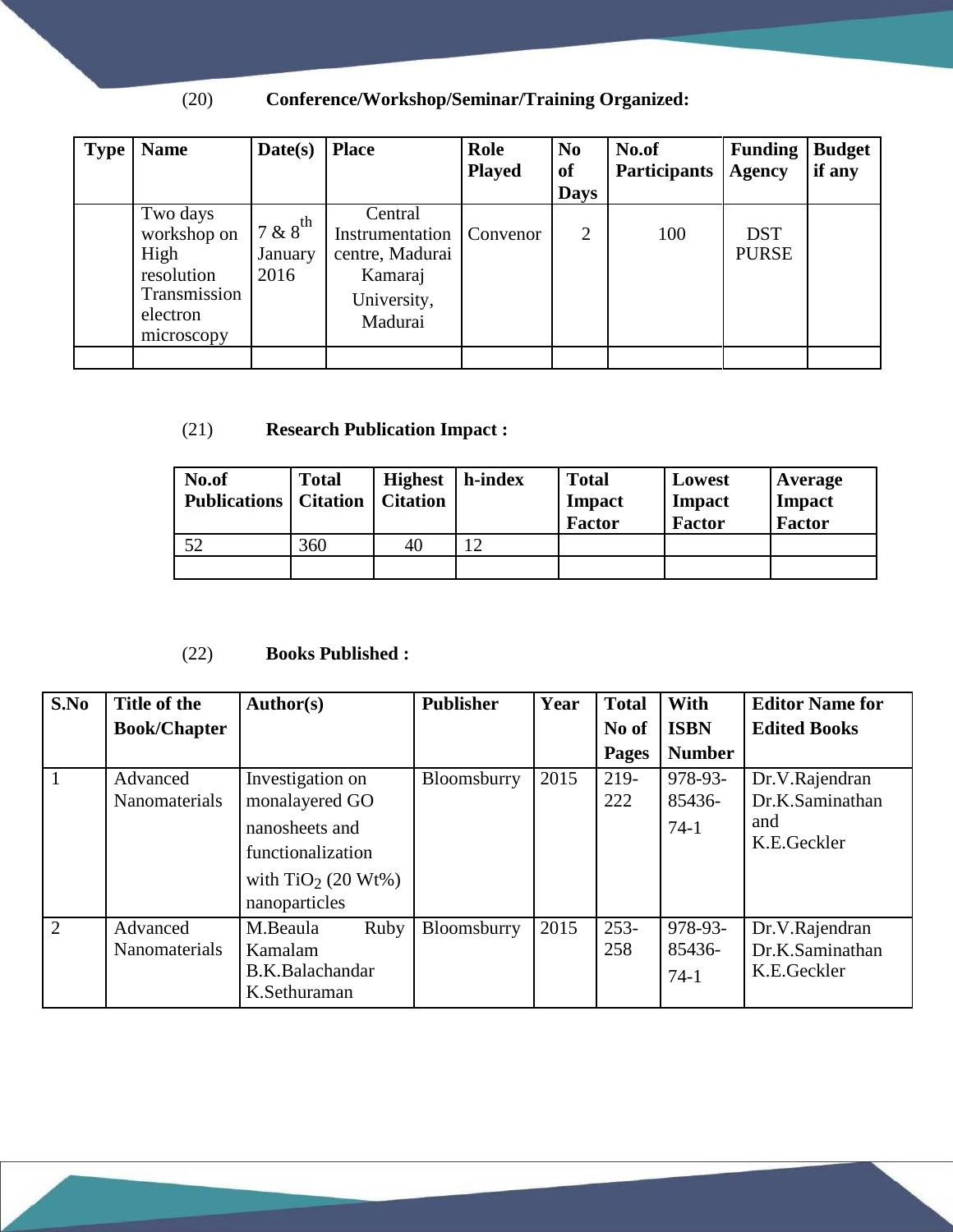### (23) **Intellectual Property Rights generated: Nil**

#### **(a) Patents :**

| S.No. | <b>Patent title</b> | Author(s) | <b>Patent No. and date</b><br>(for Granted) | <b>Filing No</b><br>(for<br><b>Submitting/Pending</b> |
|-------|---------------------|-----------|---------------------------------------------|-------------------------------------------------------|
|       |                     |           |                                             |                                                       |

**(b) Technology Developed/Transferred : Nil**

| S.No. | <b>Title</b> | Author(s) | Transferred to | Period | <b>Funding Support</b><br>received if any |
|-------|--------------|-----------|----------------|--------|-------------------------------------------|
|       |              |           |                |        |                                           |

#### **(Transferred receiving Organization/Company/Industry)**

#### **(c) Software Developed : Nil**

| S.No. | Title | <b>Author(s)</b> | <b>Purpose</b> | <b>Period</b> | <b>Funding Support</b><br>received if any |
|-------|-------|------------------|----------------|---------------|-------------------------------------------|
|       |       |                  |                |               |                                           |

**(d) Scientific Data Contributions : Nil**  *Biological*

| <b>Name</b> | Author(s) | Deposited Data Bank   Date   Funding Support | received if any |
|-------------|-----------|----------------------------------------------|-----------------|
|             |           |                                              |                 |

- **(Protein/DNA/RNA/Isolated Strains and their sequence information)**
- **(e) Structural Data Contributions : Nil** *(X-Ray/NMR/Microscope)*

| <b>Name</b> | Author(s)   Methods | ID | Deposited Data Bank   Date   Funding | <b>Support</b><br>received if<br>any |
|-------------|---------------------|----|--------------------------------------|--------------------------------------|
|             |                     |    |                                      |                                      |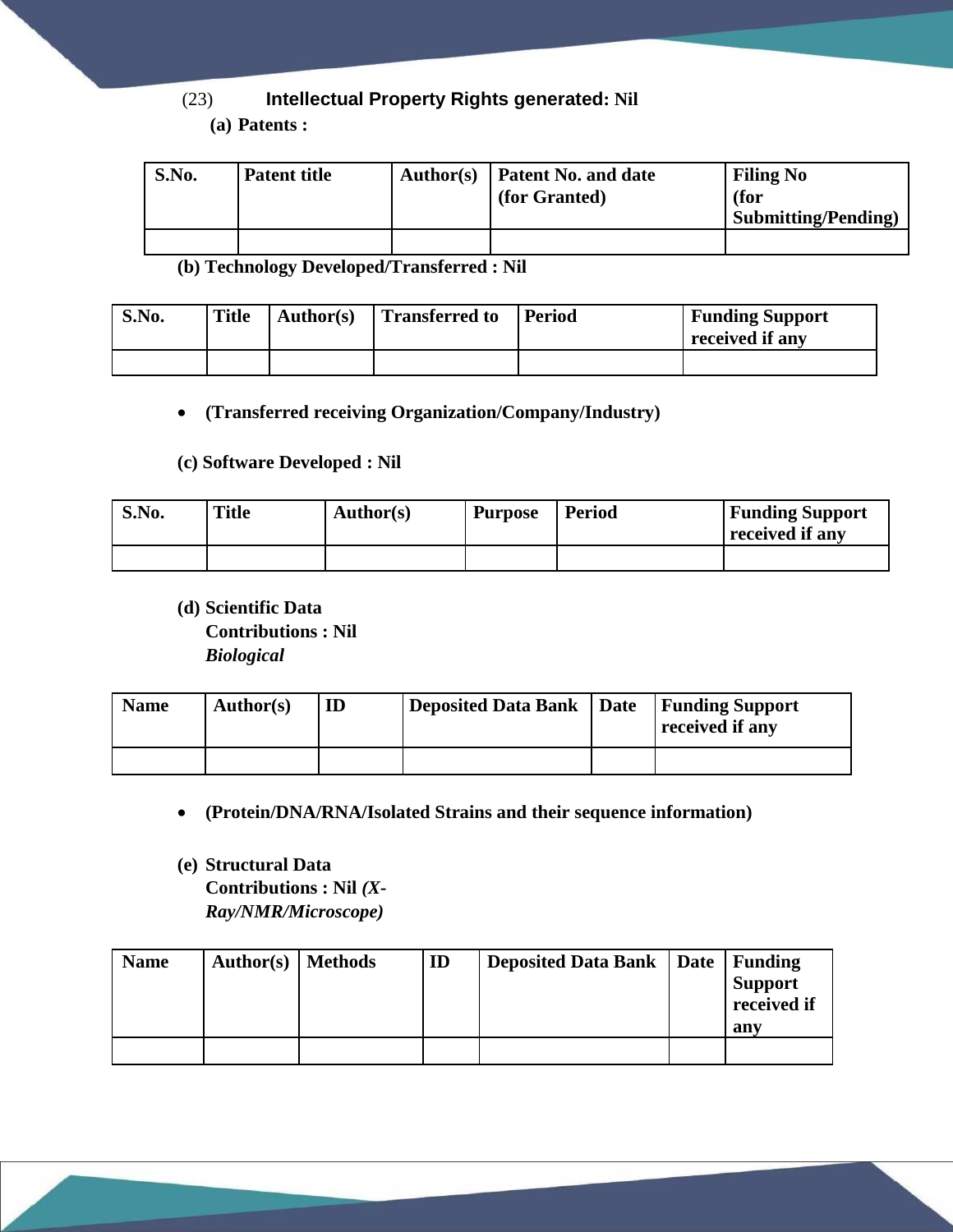(24) **Consultancy Services Offered :**

| Sl.<br>No. | Name of<br>Client /<br>Organization | Period<br>Year) | <b>Revenue</b><br>(Month $\&$   Generated<br><b>Earned</b> | <b>Purpose of</b><br>Consultancy   (Service / | <b>Type</b><br>Project) | Govt. / $NGO/$<br><b>Small Scale</b><br><b>Industry / Private</b> |
|------------|-------------------------------------|-----------------|------------------------------------------------------------|-----------------------------------------------|-------------------------|-------------------------------------------------------------------|
|            |                                     |                 |                                                            |                                               |                         |                                                                   |
|            |                                     |                 |                                                            |                                               |                         |                                                                   |
|            |                                     |                 |                                                            |                                               |                         |                                                                   |

#### (25) **Research Collaboration (Both National & International) :**

| S.No. | Name of the<br>Collaborator | <b>Institute</b>  | Collaboratio<br>$\mathbf n$<br><b>Details</b> | <b>Collaboration Output</b><br>(Papers/Patents/Research/Online)                                                                                                                                                                                                                                                                                                           |
|-------|-----------------------------|-------------------|-----------------------------------------------|---------------------------------------------------------------------------------------------------------------------------------------------------------------------------------------------------------------------------------------------------------------------------------------------------------------------------------------------------------------------------|
| 1.    | A.<br>Dhakshinamoorthy      | MKU-<br>Chemistry | National                                      | Josephine, B. Sakthivel,<br>Κ.<br>D.S.R.<br>Sethuraman,<br>and<br>Α.<br>Dhakshinamoorthy, ChemPlusChem,<br>2015, 80, 1472-1477.<br>D.S.R. Josephine, B. Sakthivel,<br>K.<br>Sethuraman,<br>and<br>A.<br>Dhakshinamoorthy, ChemistrySelect,<br>2016, 1, 2332-2340. Synthesis,<br>Characterization and Catalytic Activity<br>CdS/Graphene<br>Oxide<br>of<br>nanocomposites. |
| 2.    | G.Gnanakumar                | MKU-<br>Chemistry | National                                      | D. Ruby Josephine, K. Justice Babu,<br>G. Gnana kumar, K.<br>Sethuraman.<br>Microchim Acta (2017) 184:781-790.<br>Titanium dioxide anchored graphene<br>oxide nanosheets for highly selective<br>voltammetric sensing of dopamine                                                                                                                                         |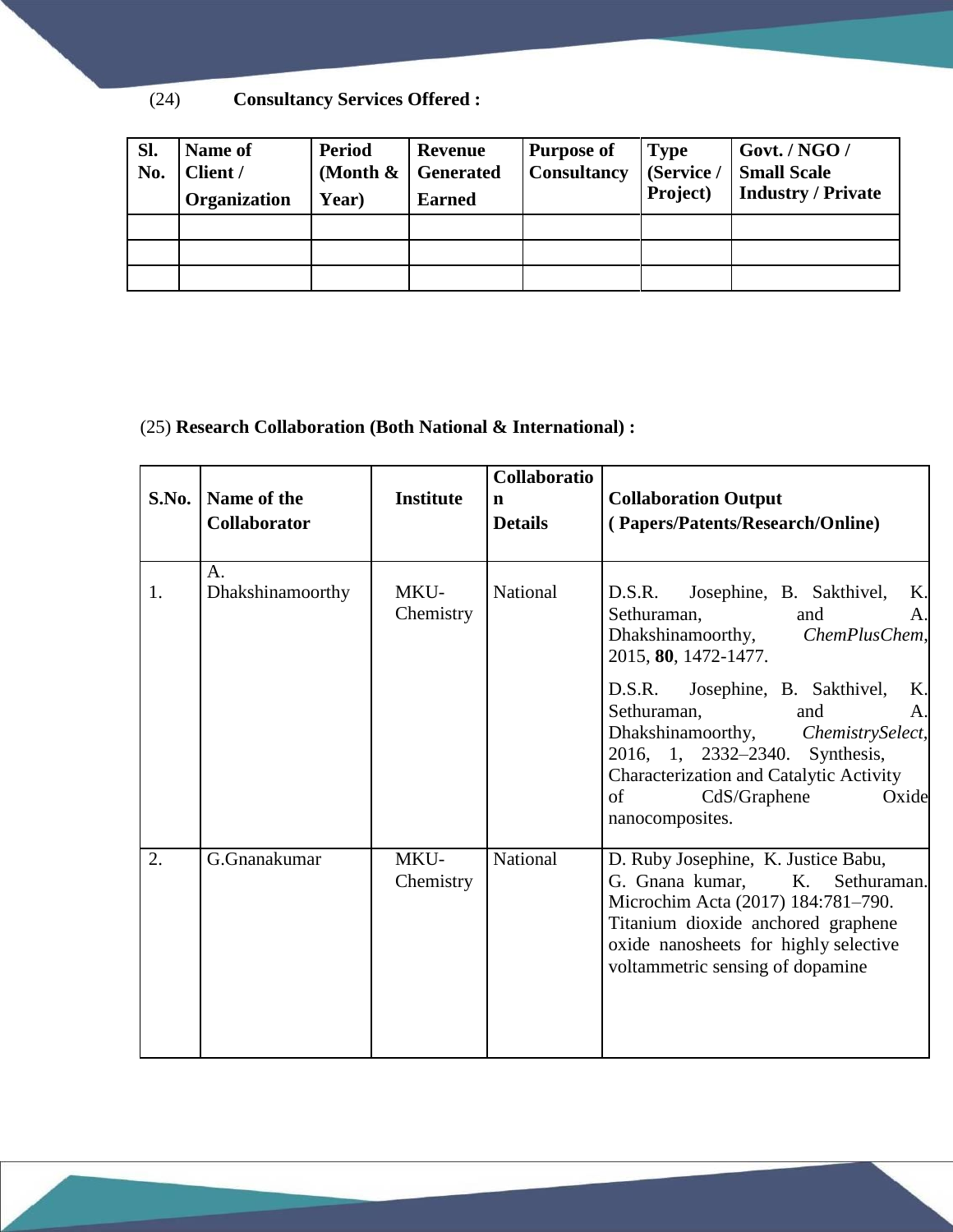**(26) Foreign Academic Visit(s):**

| Country<br><b>Visited</b> | Period<br>$(From -To)$ | <b>Purpose of Visit</b><br>(Conference/Seminar/Workshop/Viva/Post-<br>doctoral/Visiting Professor) |
|---------------------------|------------------------|----------------------------------------------------------------------------------------------------|
| U.S.A                     | Oct 2016-Oct 2017      | Raman Research Fellow (Post doctoral)                                                              |

### **(27)Academic Honors/ Awards / Fellowships :**

| <b>Name</b><br>(Honors/<br>Awards) | <b>Period</b><br>Month & Year) | <b>Awarding Agency</b> | <b>Place</b> | <b>Value if</b><br>any |
|------------------------------------|--------------------------------|------------------------|--------------|------------------------|
| Raman<br>Research<br>Fellow        | Oct 2016-Oct 2017              | UGC, New Delhi         | U.S.A        |                        |

## **(28) Administrative Experience /Role Played : (Last Five Years)**

| <b>Responsibilities</b>                                                         | <b>Period</b><br>(Month & Year) |
|---------------------------------------------------------------------------------|---------------------------------|
| <b>Purchase Chemicals for</b><br>Faculty members of<br><b>School of Physics</b> | 2010-2016                       |
|                                                                                 |                                 |